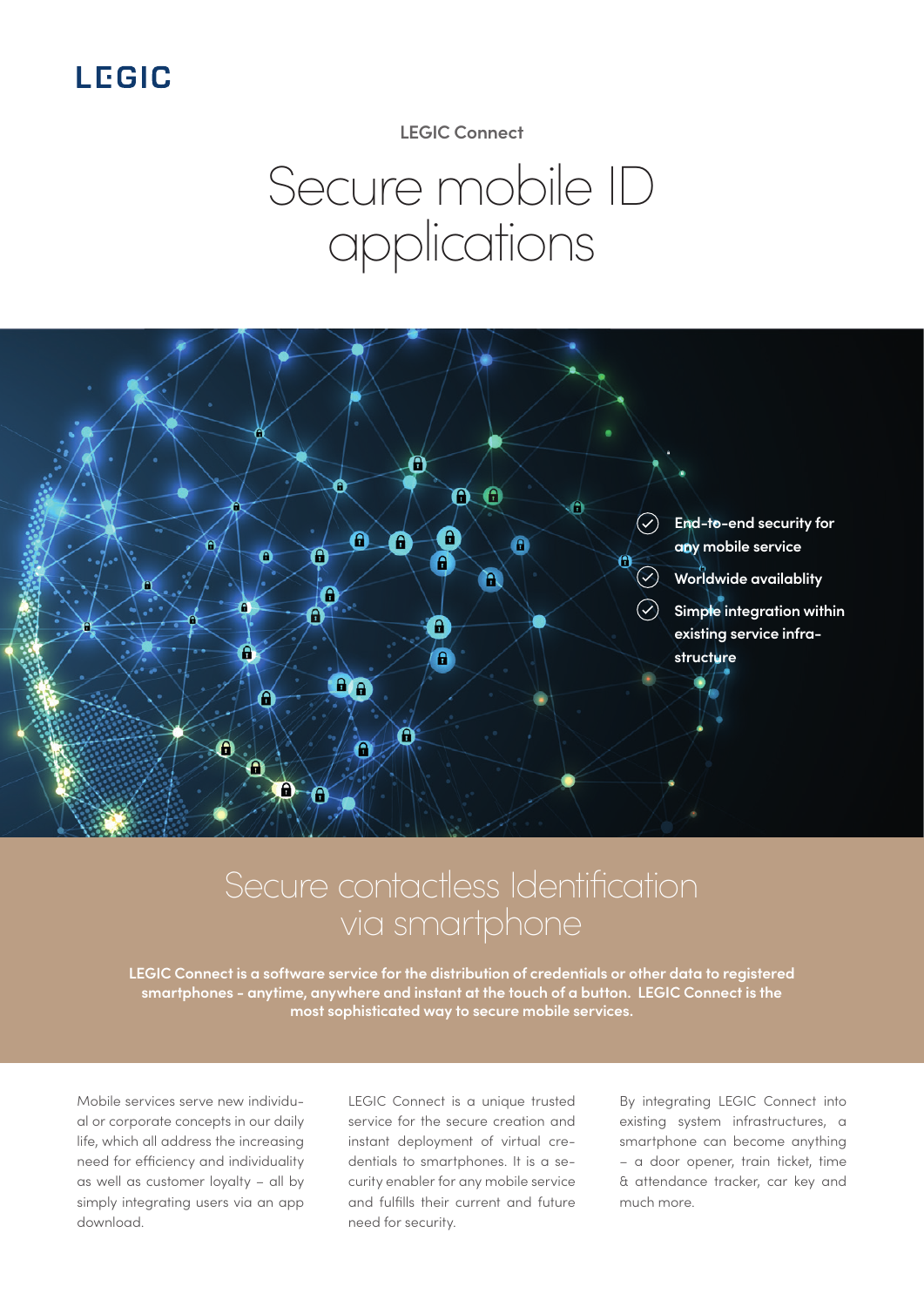## **LEGIC**

# End-to-end security between users and the infrastructure

**Mobile services, integrating users via their smartphones, are quickly and successfully implemented anywhere to maximize convenience and improve customer loyalty. All these services share three important, but difficult challenges:**

#### **Protection of infrastructure and credentials**

... might be the most important issue when it comes to mobile services and is crucial when connecting users via smart devices to sensitive assets.

#### **Fully automated business models**

... rely on 24/7 real-time processing of credentials. They require dynamic changes and need seamless integration of an unlimited number of users.

#### **Improved service quality and transparency**

... due to verified and reliable data analysis which contribute to your business knowledge. This is the key to today's and future service success.



## Perfect match of convenience and security

#### **Convenience is one of the most important customer needs**

User-specific personalization or the possibility of integrating a second factor of authentication such as PIN, fingerprint or Face ID is of high importance for providers and users. Service processes are facilitated and open in respect of technology and user interface. A 24/7 availability completes a convenient mobile service. LEGIC Connect offers all these features to simplify your mobile business models.

#### **Security is crucial when it comes to personal and business data**

Integrity means that data cannot be modified during the whole processing. This is very important for the security of an automated system. Any change must be authorized, transparent and understandable. With its sophisticated end-to-end security, LEGIC Connect is the perfect choice for all services where security matters.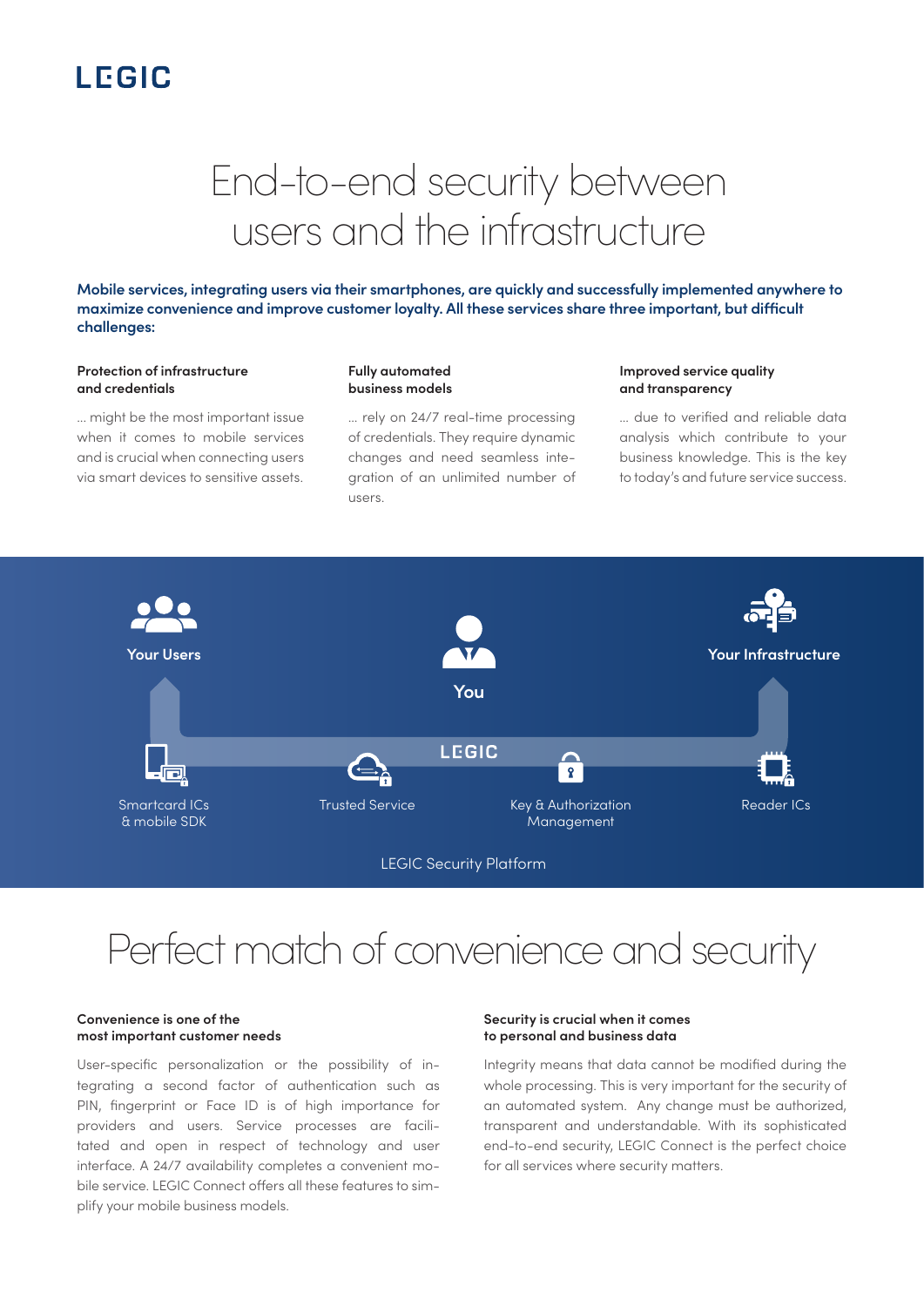## LEGIC

# Convenient and easy integration

#### **LEGIC Connect is a software service to secure versatile mobile service models:**

- LEGIC's offering combines standardized basic components, which can be simply **integrated into mobile business models.**
- § By directly interfacing with your mobile business model, LEGIC's solution serves as the **easiest integration of users and infrastructure according to your requirements.**
- **EGIC's concept offers highest individual security stan**dards and thus **protects you against the increasing threat of hacker attacks**.
- § With LEGIC Connect, **customer specific data packages are transferred securely**, so that interaction is **not limited to a predefined set of commands.**
- § LEGIC's technology platform allows customers to **combine RFID or NFC-HCE and BLE technology in the same eco-system** or upgrade their existing business model with one or the other.



#### **Corporate access**

LEGIC Connect alone or as an addition to existing smartcard infrastructures adds a highly dynamic assignment and withdrawal of access rights, saving time and costs. Temporary access can be given to visitors, customers or contractors within seconds. With LEGIC Connect, these scenarios can easily be realized.

#### **Hospitality**

In the hotel industry, customer experience is at the forefront. Mobile room keys are fundamental for several major benefits: Guests don't need to check-in at the reception and wait for their key cards. Booking their favourite room in advance and receiving the keys directly on their smartphones or changing a room without waiting again in line at the reception are just a few to mention.



Mobility business models like vehicle sharing, e-charging or fleet management serve new concepts for individual or corporate mobility. All of these services can simply integrate any user via a simple app download. LEGIC Connect allows the secure creation and instant deployment of virtual car keys, fleet access rights, e-charging credentials or the like on smartphones.



#### **Your individual application**

Corporate access, hospitality, mobility, residential access, industrial IoT etc. are just a few possible use cases. Thanks to our innovative and multi-technology platform, every user can be connected with his smart device to any "thing".

#### **Do you want to know more?**

Contact us. We are happy to help you turning your ideas into reality.